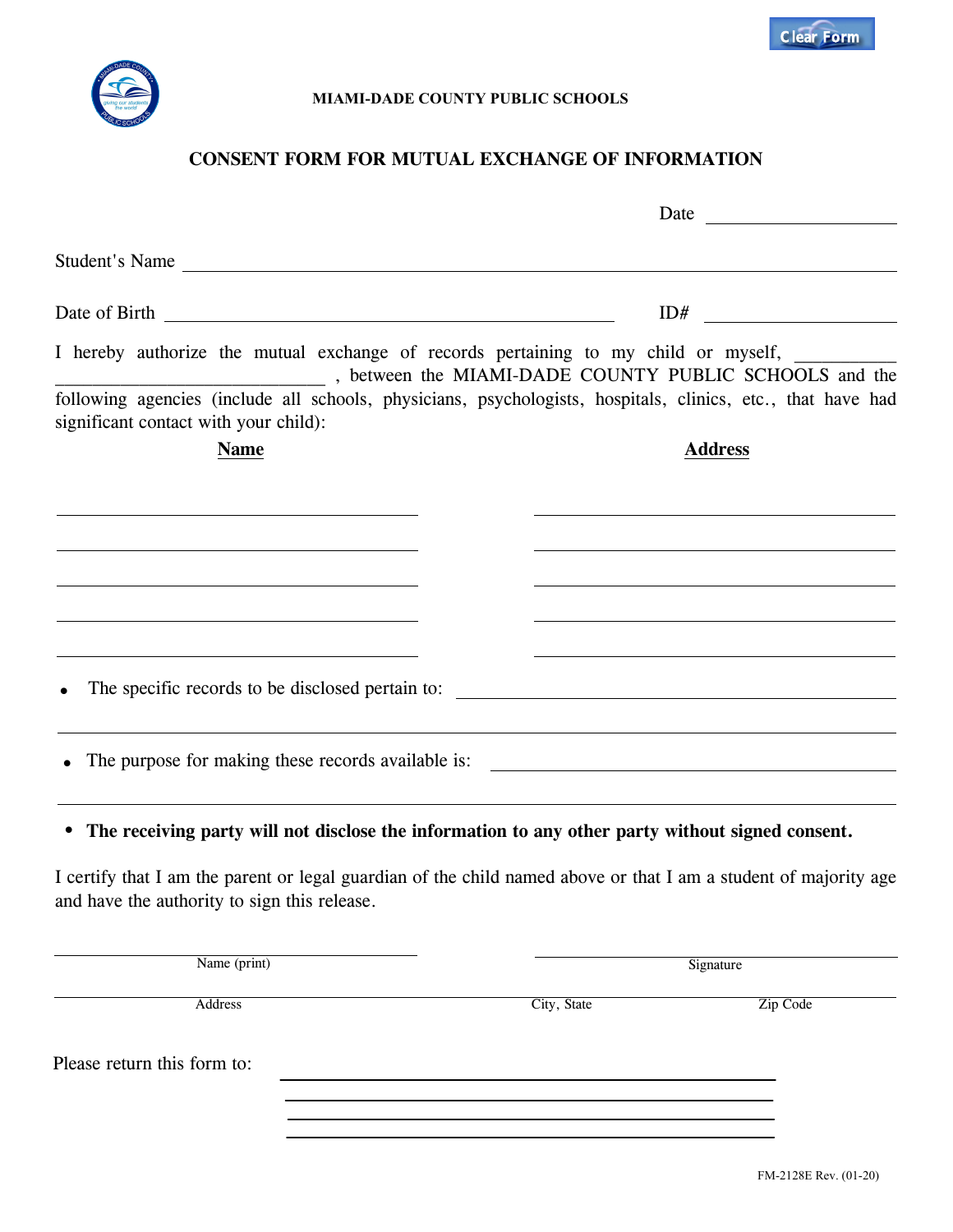

**ESCUELAS PÚBLICAS DEL CONDADO MIAMI-DADE**

## **CARTA DE CONSENTIMIENTO PARA EL INTERCAMBIO MUTUO DE INFORMACIÓN (CONSENT FORM FOR MUTUAL EXCHANGE OF INFORMATION)**

| Nombre del estudiante en contra a la contra del contra del contra del contra del contra del contra del contra del contra del contra del contra del contra del contra del contra del contra del contra del contra del contra de |                                                                                                                                                             |
|--------------------------------------------------------------------------------------------------------------------------------------------------------------------------------------------------------------------------------|-------------------------------------------------------------------------------------------------------------------------------------------------------------|
|                                                                                                                                                                                                                                |                                                                                                                                                             |
|                                                                                                                                                                                                                                | Con la presente carta autorizo el intercambio de información en referencia a mi hijo o mi persona,<br>entre las Escuelas Públicas del Condado de Miami-Dade |
| sicólogos, hospitales, clínicas, etc., que han tenido que ver con su hijo/hija):                                                                                                                                               | (MIAMI-DADE COUNTY PUBLIC SCHOOLS) y las siguientes agencias (incluyendo escuelas, médicos,                                                                 |
| <b>Nombre</b>                                                                                                                                                                                                                  | Dirección                                                                                                                                                   |
|                                                                                                                                                                                                                                |                                                                                                                                                             |
|                                                                                                                                                                                                                                |                                                                                                                                                             |
|                                                                                                                                                                                                                                |                                                                                                                                                             |
|                                                                                                                                                                                                                                |                                                                                                                                                             |
|                                                                                                                                                                                                                                | Los documentos específicos divulgados conciernen: _______________________________                                                                           |
|                                                                                                                                                                                                                                | La razón de tener estos documentos disponibles es: ______________________________                                                                           |
| y/o agencias sin su consentimiento.                                                                                                                                                                                            | La(s) persona(s) que reciba(n) estos documentos no divulgará(n) la información con otras personas                                                           |
| mayor de edad y estoy autorizado para firmar esta carta de autorización.                                                                                                                                                       | Hago constar que soy el padre o tutor legal del niño cuyo nombre se menciona arriba o que soy un estudiante                                                 |

| Nombre                         |                | Firma         |  |
|--------------------------------|----------------|---------------|--|
| Dirección                      | Ciudad, Estado | Código postal |  |
| Sírvase devolver esta carta a: |                |               |  |
|                                |                |               |  |